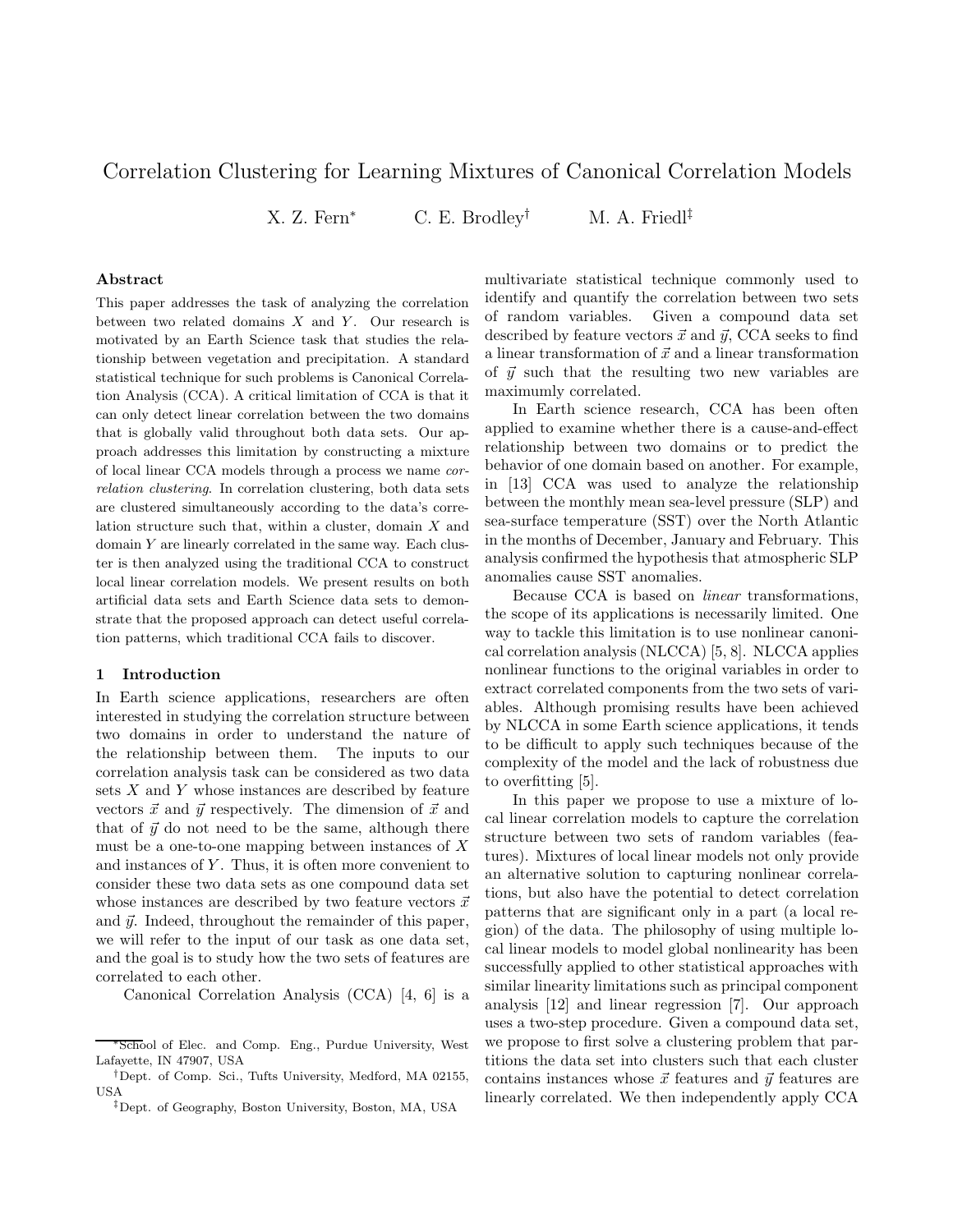to each cluster to form a mixture of correlation models that are locally linear.

In designing this two-step process, we need address the following two critical questions.

- 1. Assume we are informed a priori that we can model the correlation structure using  $k$  local linear CCA models. How should we cluster the data in the context of correlation analysis?
- 2. In real-world applications, we are rarely equipped with knowledge of  $k$ . How can we decide how many clusters there are in the data or whether a global linear structure will suffice?

Note that the goal of clustering in the context of correlation analysis is different from traditional clustering. In traditional clustering, the goal is to group instances that are similar (as measured by certain distance or similarity metric) together. In contrast, here we need to group instances based on how their  $\vec{x}$  features and  $\vec{y}$  features correlate to each other, i.e., instances that share similar correlation structure between the two sets of features should be clustered together. To differentiate this clustering task from traditional clustering, we name it  $correlation$  clustering<sup>1</sup> and, in Section 3 we propose an iterative greedy k-means style algorithm for this task.

To address the second question, we apply the technique of cluster ensembles [2] to our correlation clustering algorithm, which provides a user with a visualization of the results that can be used to determine the proper number of clusters in the data. Note that our correlation clustering algorithm is a k-means style algorithm and as such may have many locally optimal solutions different initializations may lead to significantly different clustering results. By using cluster ensembles, we can also address the local optima problem of our clustering algorithm and find a stable clustering solution.

To demonstrate the efficacy of our approach, we apply it to both artificial data sets and real world Earth science data sets. Our results on the artificial data sets show that (1) the proposed correlation clustering algorithm is capable of finding a good partition of the data when the correct  $k$  is used and  $(2)$  cluster ensembles provide an effective tool for finding  $k$ . When applied to the Earth science data sets, our technique detected significantly different correlation patterns in comparison to what was found via traditional CCA. These results led our domain expert to highly interesting hypotheses that merit further investigation.

The remainder of the paper is arranged as follows. In Section 2, we review the basics of CCA. Section 3 introduces the intuitions behind our correlation clustering algorithm and formally describes the algorithm, which is then applied to artificially constructed data sets to demonstrate its efficacy in finding correlation clusters from the data. Section 4 demonstrates how cluster ensemble techniques can be used to determine the number of clusters in the data and address the local optima problem of the k-means style correlation clustering algorithm. Section 5 explains our motivating application, presents results, and describes how our domain expert interprets the results. Finally, in Section 6 we conclude the paper and discuss future directions.

#### 2 Basics of CCA

Given a data set whose instances are described by two feature vectors  $\vec{x}$  and  $\vec{y}$ , the goal of CCA is to find linear transformations of  $\vec{x}$  and linear transformations of  $\vec{y}$ such that the resulting new variables are maximumly correlated.

In particular, CCA constructs a sequence of pairs of strongly correlated variables  $(u_1, v_1), (u_2, v_2), \cdots$ ,  $(u_d, v_d)$  through linear transformations, where d is the minimum dimension of  $\vec{x}$  and  $\vec{y}$ . These new variables  $u_i$ 's and  $v_i$ 's, named *canonical variates* (sometimes referred to as canonical factors). They are similar to principal components in the sense that principal components are linear combinations of the original variables that capture the most variance in the data and in contrast canonical variates are linear combinations of the original variables that capture the most correlation between two sets of variables.

To construct these canonical covariates, CCA first seeks to transform  $\vec{x}$  and  $\vec{y}$  into a pair of new variables  $u_1$  and  $v_1$  by the linear transformations:

$$
u_1 = (\vec{a_1})^T \vec{x}, \text{ and } v_1 = (\vec{b_1})^T \vec{y}
$$

where the transformation vectors  $\vec{a_1}$  and  $\vec{b_1}$  are defined such that  $corr(u_1, v_1)$  is maximized subject to the constraint that both  $u_1$  and  $v_1$  have unit variance.<sup>2</sup> Once  $\vec{a_1}, \vec{b_1}; \cdots; \vec{a_i}, \vec{b_i}$  are determined, we then find the next pair of transformations  $a_{i+1}$  and  $\overrightarrow{b_{i+1}}$  such that the correlation between  $(\vec{a_{i+1}})^T \vec{x}$  and  $(\vec{b_{i+1}})^T \vec{y}$  is maximized with the constraint that the resulting  $u_{i+1}$  and  $v_{i+1}$  are uncorrelated with all previous canonical variates.<sup>3</sup> Note that the correlation between  $u_i$  and  $v_i$  becomes weaker as i increases. Let  $r_i$  represent the correlation between the *i*th pair of canonical variates, we have  $r_i \geq r_{i+1}$ .

<sup>&</sup>lt;sup>1</sup>Note that the term *correlation clustering* has also been used by [1] as the name of a technique for traditional clustering.

<sup>&</sup>lt;sup>2</sup>This constraint ensures unique solutions.

<sup>3</sup>This constraint ensures that the extracted canonical variates contain no redundant information.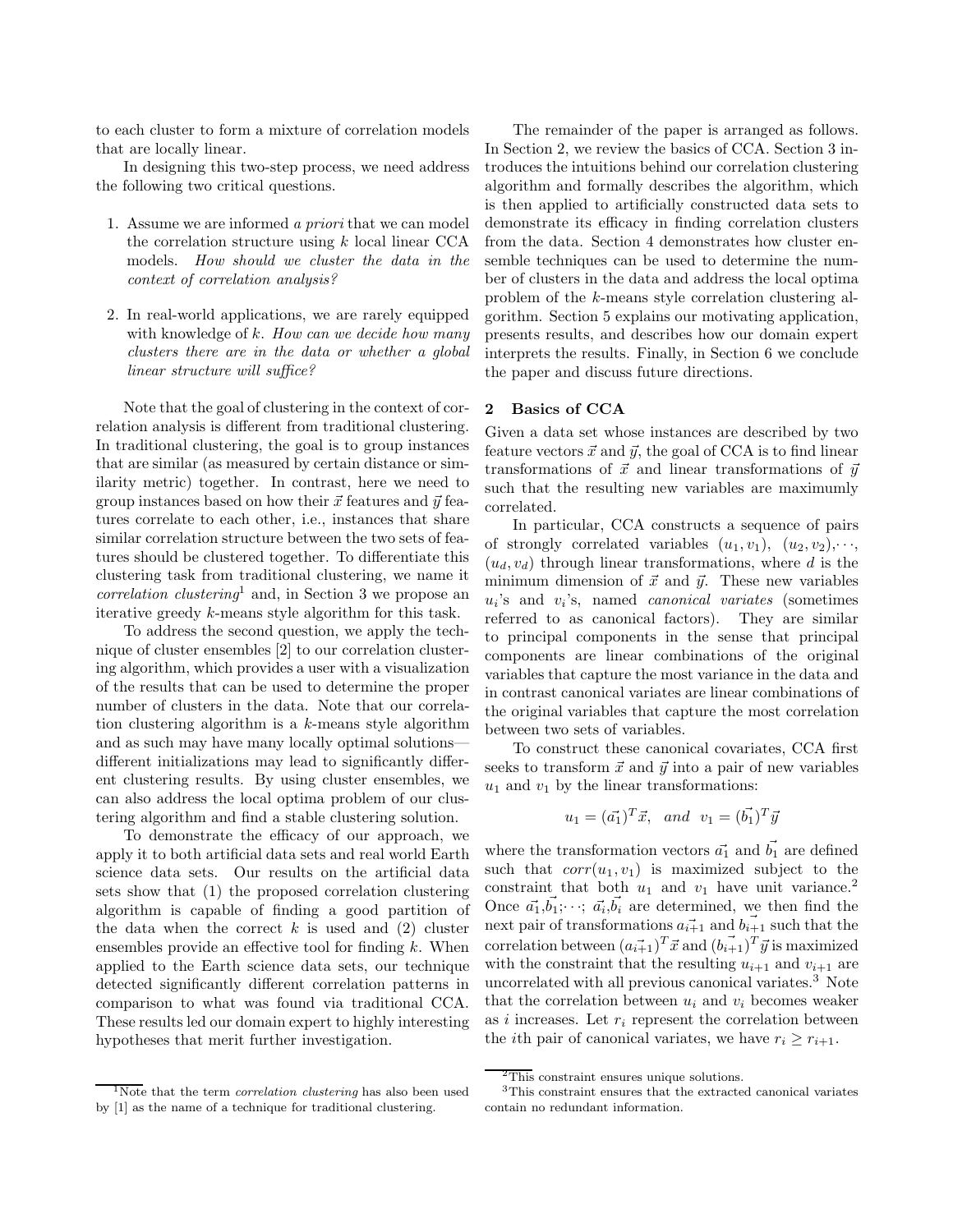It can be shown that to find the projection vectors for canonical variates, we only need to find the eigenvectors of the following matrices:

$$
M_x = (\Sigma_{xx})^{-1} \Sigma_{xy} (\Sigma_{yy})^{-1} \Sigma_{yx}
$$

and

$$
M_y = (\Sigma_{yy})^{-1} \Sigma_{yx} (\Sigma_{xx})^{-1} \Sigma_{xy}
$$

The eigenvectors of  $M_x$ , ordered according to decreasing eigenvalues, are the transformation vectors  $\vec{a_1}$ ,  $\vec{a_2}, \cdots, \vec{a_d}$  and the eigenvectors of  $M_y$  are  $\vec{b_1}, \vec{b_2}, \cdots, \vec{b_d}$  $b_d$ . In addition, the eigenvalues of these two matrices are identical and the square-root of the  $i$ -th eigenvalue  $\sqrt{\lambda_i} = r_i$ , i.e., the correlation between the *i*-th pair of canonical variates  $u_i$  and  $v_i$ . Note that in most applications, only the first few most significant pairs of canonical variates are of real interest. Assume that we are interested in the first d pairs of variates, we can represent all the useful information of the linear correlation structure as a model M, defined as

$$
M = \{(u_j, v_j), r_j, (\vec{a_j}, \vec{b_j}) : j = 1 \cdots d\}
$$

where  $(u_j, v_j)$  represent the j<sup>th</sup> pair of canonical variates,  $r_j$  is the correlation between them and  $(\vec{a_j}, \vec{b_j})$  represent the projection vectors for generating them. We refer to M as a CCA model.

Once a CCA model is constructed, the next step is for the domain experts to examine the variates as well as the transformation vectors in order to understand the relationship between the two domains. This can be done in different ways depending on the application. In our motivating Earth science task, the results of CCA can be visualized as colored maps and interpreted by Earth scientist. We explain this process in Section 5.

#### 3 Correlation Clustering

In this section, we first explain the basic intuitions that led to our algorithm and formally present our k-means style correlation clustering algorithm. We then apply the proposed algorithm to artificially constructed data sets and analyze the results.

3.1 Algorithm Description Given a data set described by two sets of features  $\vec{x}$  and  $\vec{y}$ , and the prior knowledge that the correlation structure of the data can be modeled by  $k$  local linear models, the goal of correlation clustering is to partition the data into k clusters such that for instances in the same cluster the features of  $\vec{x}$  and  $\vec{y}$  are linearly correlated in the same way. The critical question is how should we cluster the data to reach this goal. Our answer is based on the following important intuitions.

Table 1: A correlation clustering algorithm

| Input:  | a data set of $n$ instances, each described<br>by two random vectors $\vec{x}$ and $\vec{y}$ |  |  |  |  |
|---------|----------------------------------------------------------------------------------------------|--|--|--|--|
|         | $k$ , the desired number of clusters                                                         |  |  |  |  |
| Output: | $k$ clusters and $k$ linear CCA models, one<br>for each cluster                              |  |  |  |  |

#### Algorithm:

- 1. Randomly assign instances to the k clusters.
- 2. For  $i = 1 \cdots k$ , apply CCA to cluster i to build  $M^i = \{(u_j, v_j), r_j, (a_j, b_j) : j = 1 \cdots d\},$  i.e., the top d pairs of canonical variates, the correlation r between each pair, and the corresponding d pairs of projection vectors.
- 3. Reassign each instance to a cluster based on its  $\vec{x}$  and  $\vec{y}$  features and the k CCA models.
- 4. If no assignment has changed from previous iteration, return the current clusters and CCA models. Otherwise, go to step 2.

Intuition 1: If a given set of instances contains multiple correlation structures, applying CCA to this instance set will not detect a strong linear correlation.

This is because when we put instances that have different correlation structure together, the original correlation patterns will be weakened because they are now only valid in part of the data. Conversely, if CCA detects strong correlation in a cluster, it is likely that the instances in the cluster share the same correlation structure. This suggests that we can use the strength of the correlation between the canonical variates extracted by CCA to measure the quality of a cluster. Note that it is computationally intractable to evaluate all possible clustering solutions in order to select the optimal one. This motivates us to examine a k-means style algorithm. Starting from a random clustering solution, in each iteration, we build a CCA model for each cluster and then reassign each instance to its most appropriate cluster according to its  $\vec{x}$  and  $\vec{y}$  features and the CCA models. In Table 1, we describe the basic steps of such a generic correlation clustering procedure.

The remaining question is how to assign instances to their clusters. Note that in traditional  $k$ -means clustering, each iteration reassigns instances to clusters according to the distance between instances and cluster centers. For correlation clustering, minimizing the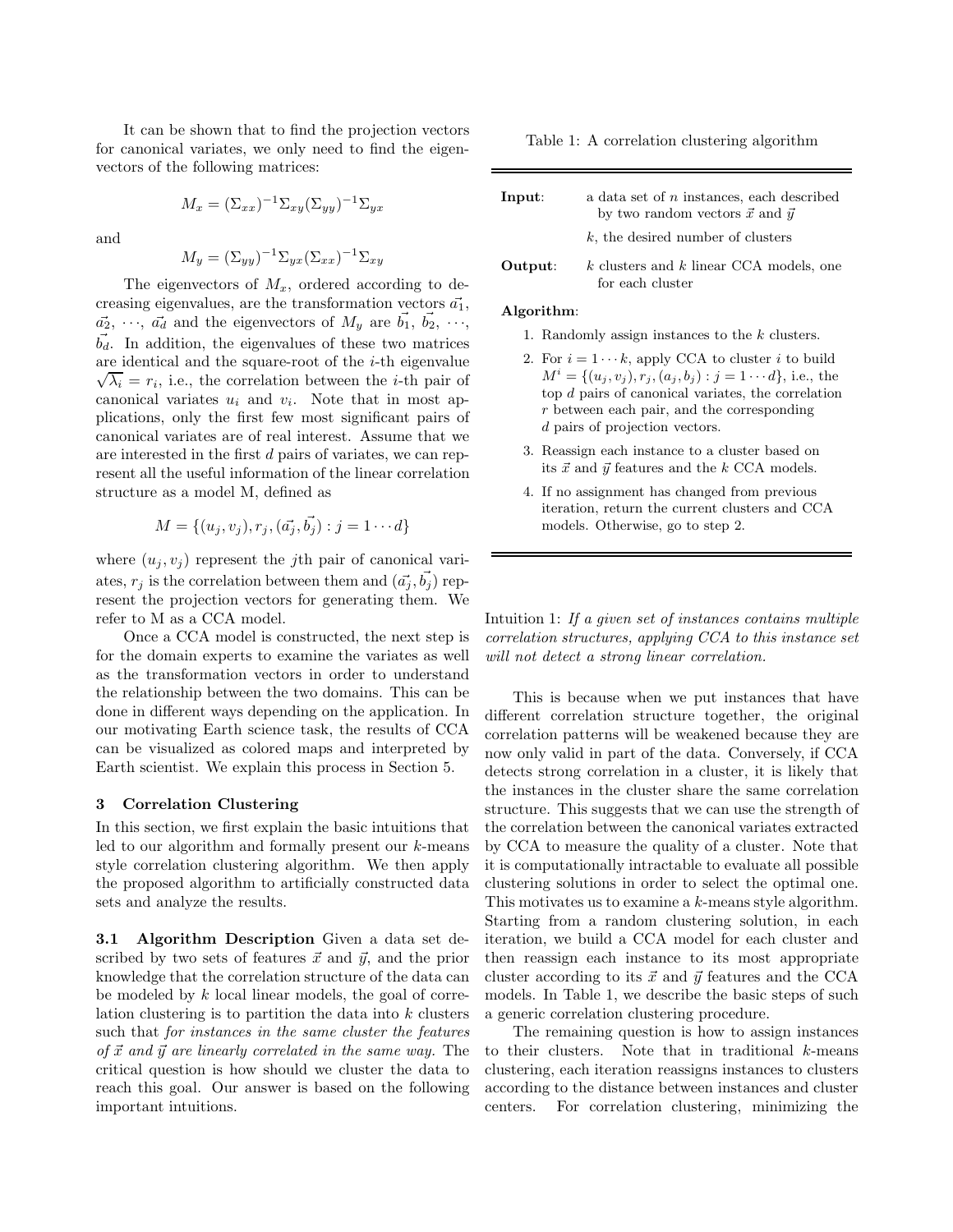Table 2: Procedure of assigning instances to clusters

- 1. For each cluster i and its CCA model  $M^i$ , described as  $\{(u_j^i, v_j^i), r_j^i, (\vec{a}_j^i, \vec{b}_j^i) : j = 1 \cdots d\}$ , construct d linear regression models  $\hat{v}_j^i = \beta_j^i * u_j^i + \alpha_j^i, j = 1 \cdots d$ , one for each pair of canonical variates.
- 2. Given an instance  $(\vec{x}, \vec{y})$ , for each cluster *i*, compute the instance's canonical variates under  $M^i$  as  $u_j = (\vec{a_j^i})^T \vec{x}$  and  $v_j = (\vec{b_j^i})^T \vec{y}, j = 1 \cdots d$ , and calculate  $\hat{v}_j$  as  $\hat{v_j} = \beta_j^i * u_j + \alpha_j^i, j = 1 \cdots d,$ and the weighted  $err^i$  $err^{i} = \sum_{j=1}^{d} \frac{r_{j}}{r_{1}} * (v_{j} - \hat{v_{j}})^{2},$ where  $\frac{r_j^2}{r_1^4}$  is the weight for the *j*th prediction error.
- 3. Assign instance  $(\vec{x}, \vec{y})$  to the cluster minimizing  $err^i$ .

distance between instances and their cluster centers is no longer our goal. Instead, our instance reassignment is performed based on the intuition described below.

Intuition 2: If CCA detects strong a correlation pattern in a cluster, i.e., the canonical variates u and v are highly correlated, we expect to be able to predict the value of v from u (or vice versa) using a linear regression model.

This is demonstrated in Figure 1, where we plot a pair of canonical variates with correlation 0.9. Shown as a solid line is the linear regression model constructed to predict one variate from the other. Intuition 2 suggests that, for each cluster, we can compute its most significant pair of canonical variates  $(u_1, v_1)$  and construct a linear regression model to predict  $v_1$  from  $u_1$ . To assign an instance to its proper cluster, we can simply select the cluster whose regression model best predicts the instance's variate  $v_1$  from it's variate  $u_1$ . In some cases, we are interested in the first few pairs of canonical variates rather than only the first pair. It is thus intuitive to construct one linear regression model for each pair, and assign instances to clusters based on the combined prediction error. Note that because the correlation  $r_i$  between variate  $v_i, u_i$  decreases as i increase, we set the weight for the  $i^{th}$  error to be  $\frac{r_i}{r_1}$ . In this manner, the weight for the prediction error between  $u_1$  and  $v_1$  is always one, whereas the weights for the ensuing ones will be smaller depending on the strength



Figure 1: Scatter plot of a pair of canonical variates  $(r = 0.9)$  and the linear regression model constructed to predict one variate from another.

of the correlations. This ensures that more focus is put on the canonical variates that are more strongly correlated. In Table 2, we describe the exact procedure for reassigning instances to clusters.

Tables 1 and 2 complete the description of our correlation clustering algorithm. To apply this algorithm, the user needs to specify  $d$ , the number of pairs of canonical variates that are used in computing the prediction errors and reassigning the instances. Based on our empirical observations with both artificial and real-world datasets, we recommend that  $d$  be set to be the same as or slightly larger than the total number of variates that bear interest in the application. In our application, our domain expert is interested in only the top two or three pairs of canonical variates, consequently we used  $d = 4$ as the default choice for our experiments.

The proposed correlation clustering algorithm is a greedy iterative algorithm. We want to point out that it is not guaranteed to converge. Specifically, after reassigning instances to clusters at each iteration, there is no guarantee that the resulting new clusters will have more strongly correlated variates. In our experiments, we did observe fluctuations in the objective function, i.e., the weighted prediction error. But, fluctuations typically occur only after an initial period in which the error computed by the objective function quickly decreases. Moreover, after this rapid initial convergence, the ensuing fluctuations are relatively small. Thus we recommend that one specify a maximum number of iterations, and in our experiments we set this to be 200 iterations.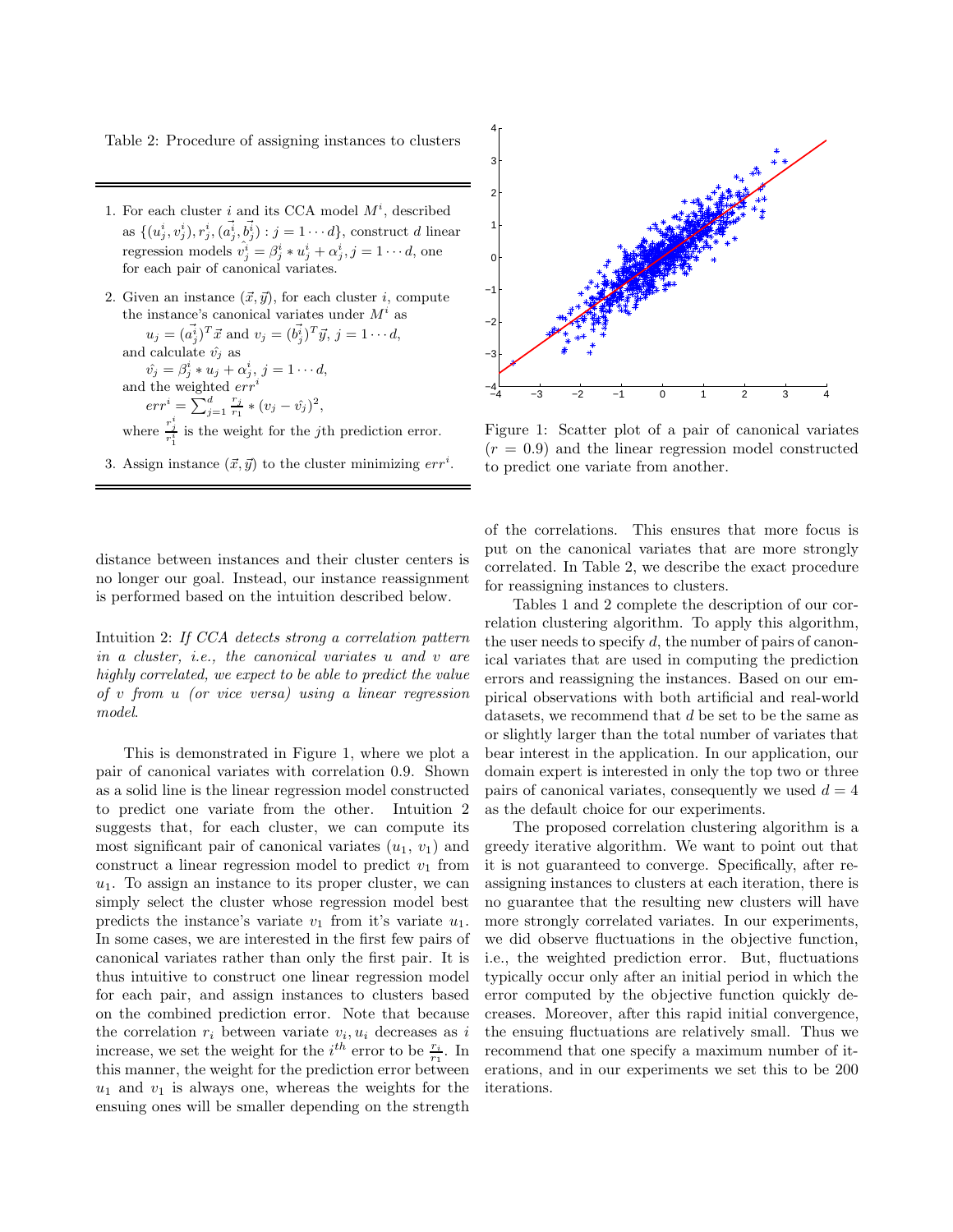Table 3: An artificial data set and results

|       | Data Sets $\parallel$ Global $\parallel$ |     |                   | Mixture of CCA |             |  |
|-------|------------------------------------------|-----|-------------------|----------------|-------------|--|
|       |                                          | D,  | CCA               | clust. 1       | clust. 2    |  |
| $r_1$ | 0.85                                     | 0.9 | $\parallel$ 0.521 | 0.856(.001)    | 0.904(.001) |  |
| $r_2$ | 0.6                                      | 0.7 | 0.462             | 0.619(.001)    | 0.685(.004) |  |
| $r_3$ | 0.3                                      |     | 0.302             | 0.346(.003)    | 0.436(.003) |  |

3.2 Experiments on Artificial Data Sets To examine the efficacy of the proposed correlation clustering algorithm, we apply it to artificially generated data sets that have pre-specified nonlinear correlation structures. We generate such data by first separately generating multiple component data sets, each with a different linear correlation structure, and then mixing these component data sets together to form a composite data set. Obviously the resulting data set's correlation structure is no longer globally linear. However, a properly constructed mixture of local linear models should be able to separate the data set into the original component data sets and recover the correlation patterns in each part. Therefore, we are interested in (1) testing whether our correlation clustering algorithm can find the correct partition of the data, and (2) testing whether it can recover the original correlation patterns represented as the canonical variates, and (3) comparing its results to the results of global CCA on the composite data set.

In Table 3, we present the results of our correlation clustering algorithm and traditional CCA on a composite data set formed by two component data sets, each of which contains 1000 instances. We generate each component data set as follows.<sup>4</sup> Given the desired correlation values  $r_1$ ,  $r_2$ , and  $r_3$ , we first create a multivariate Gaussian distribution with six random variables  $u_1, u_2, u_3, v_1, v_2, v_3$ , where  $u_i$  and  $v_i$  are intended to be the ith pair of canonical variates. We set the covariance matrix to be:

|         |                   | 0                 | r <sub>1</sub> | 0              |       |
|---------|-------------------|-------------------|----------------|----------------|-------|
| O       |                   | O                 | $\theta$       | r <sub>2</sub> |       |
|         | $\mathbf{\Omega}$ |                   |                | 0              | $r_3$ |
| $r_{1}$ | $\mathbf{\Omega}$ | ∩                 |                | ∩              |       |
|         | r <sub>2</sub>    | $\mathbf{\Omega}$ |                |                |       |
|         | 0                 | $r_3$             |                |                |       |

This ensures that  $corr(u_j, v_j) = r_j$ , for  $j = 1, 2, 3$ and  $corr(u_i, u_j) = corr(v_i, v_j) = corr(u_i, v_j) = 0$  for  $i \neq j$ . We then randomly sample 1000 points from this joint Gaussian distribution and form the final vector of  $\vec{x}$  using linear combinations of  $u_j$ 's and the vector of  $\vec{y}$ using linear combinations of  $v_j$ 's.

Columns 2 and 3 of Table 3 specify the correlation between the first three pairs of canonical variates of each of the constructed datasets,  $D_1$  and  $D_2$ . These are the values that were used to generate the data. We applied the traditional CCA to the composite data set  $(D_1 \text{ and } D_2 \text{ combined together})$  and we report the top three detected canonical correlations in Column 4. We see from the results that, as expected, global CCA is unable to extract the true correlation structure from the data.

The last two columns of Table 3 show the results of applying the proposed correlation clustering algorithm to the composite data set with  $k = 2$  and  $d = 4$ . The results, shown in Columns 5 and 6 are the average over ten runs with different random initializations (the standard deviations are shown in parentheses). We observe that the detected canonical correlations are similar to the true values. In Figure 2, We plot the canonical variates extracted by our algorithm  $(y \text{ axis})$ versus the true canonical variates  $(x \text{ axis})$  and the plots of the first two pairs of variates are shown. We observe that the first pair of variates extracted by our algorithm are very similar to the original variates. This can be seen by noticing that for both  $u_1$  and  $v_1$  most points lie on or are close to the line of unit slope (shown as a red line). For the second pair, we see more deviation from the red line. This is possibly because our algorithm put less focus on the second pair of variates during clustering. Finally, we observe that the clusters formed by our algorithm correspond nicely to the original component data sets. On average, only 2.5% of the 2000 instances were assigned to the wrong cluster.

These results show that our correlation clustering algorithm can discover local linear correlation patterns given prior knowledge of  $k$ , the true number of clusters in the data. Our algorithm performs consistently well on artificially constructed data sets. This is in part due to the fact that these data sets are highly simplified examples of nonlinearly correlated data. In real applications, the nonlinear correlation structure is often more complex. Indeed, when applied to our Earth science data sets, we observe greater instability of our algorithm—different initializations lead to different clustering solutions. We conjecture that this is because our clustering algorithm is a  $k$ -means style greedy algorithm and has large number of locally optimal solutions.

#### 4 Cluster Ensembles for Correlation Clustering

In this section we address a problem in the practical application of the proposed correlation clustering algorithm—identification of the number of clusters in the data. A complicating factor is that because we are

<sup>&</sup>lt;sup>4</sup>The matlab code for generating a component data set is available at http://www.ecn.purdue.edu/∼xz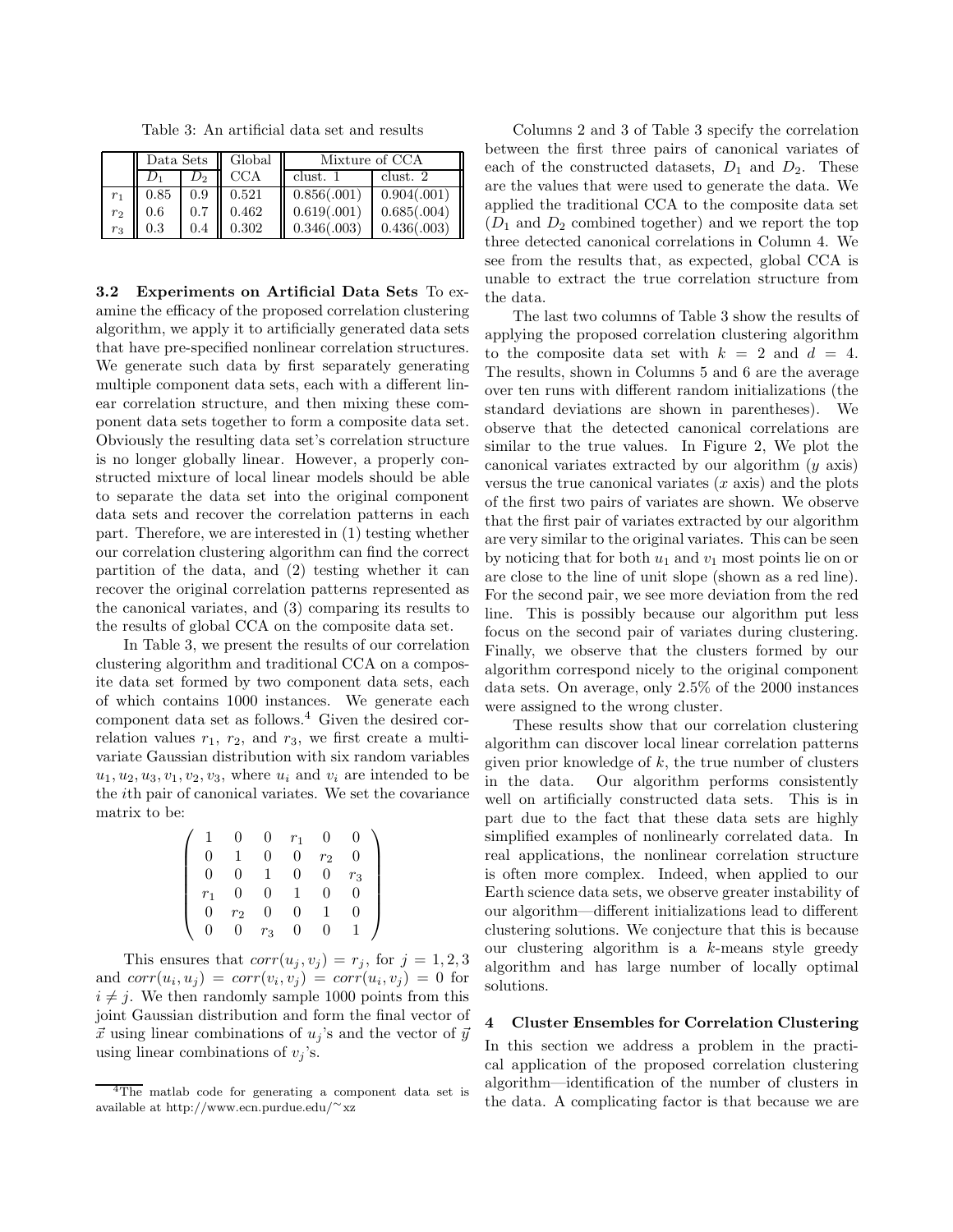

(a). The first pair of canonical variates



Figure 2: Comparing the first two pairs of canonical variates extracted by our mixture of CCA algorithm and the original canonical variates.

dealing with a k-means style greedy algorithm there may be many locally optimal solutions. In particular, different initializations may lead to different clusters. In this section we show how to apply cluster ensemble techniques to address these issues.

The concept of cluster ensembles has recently seen increasing popularity in the clustering community [11, 2, 10, 3], in part because it can be applied to any type of clustering as a generic tool for boosting clustering performance. The basic idea is to generate an ensemble of different clustering solutions, each capturing some structure of the data. The anticipated result is that by combining the ensemble of clustering solutions, a better final clustering solutions can be obtained. Cluster ensembles have been successfully applied to determine the number of clusters [10] and to improve clustering performance for traditional clustering tasks [11, 2, 3].

Although our clustering tasks are significantly different from traditional clustering in terms of the goal, we believe similar benefits can be achieved by using cluster ensembles.

To generate a cluster ensemble, we run our correlation clustering algorithm on a given data set with  $k=2$ for  $r$  times, each run starting from a different initial assignment, where  $r$  is the size of the ensemble. We then combine these different clustering solutions into a  $n \times n$ matrix  $S$ , which describes for each pair of instances the frequency with which they are clustered together (n is the total number of instances in the data set.) As defined, each element of  $S$  is a number between 0 and 1. We refer to it as a similarity matrix because  $S(i, j)$  can be considered as the similarity (correlation similarity instead of the conventional similarity) between instances  $i$  and  $j$ .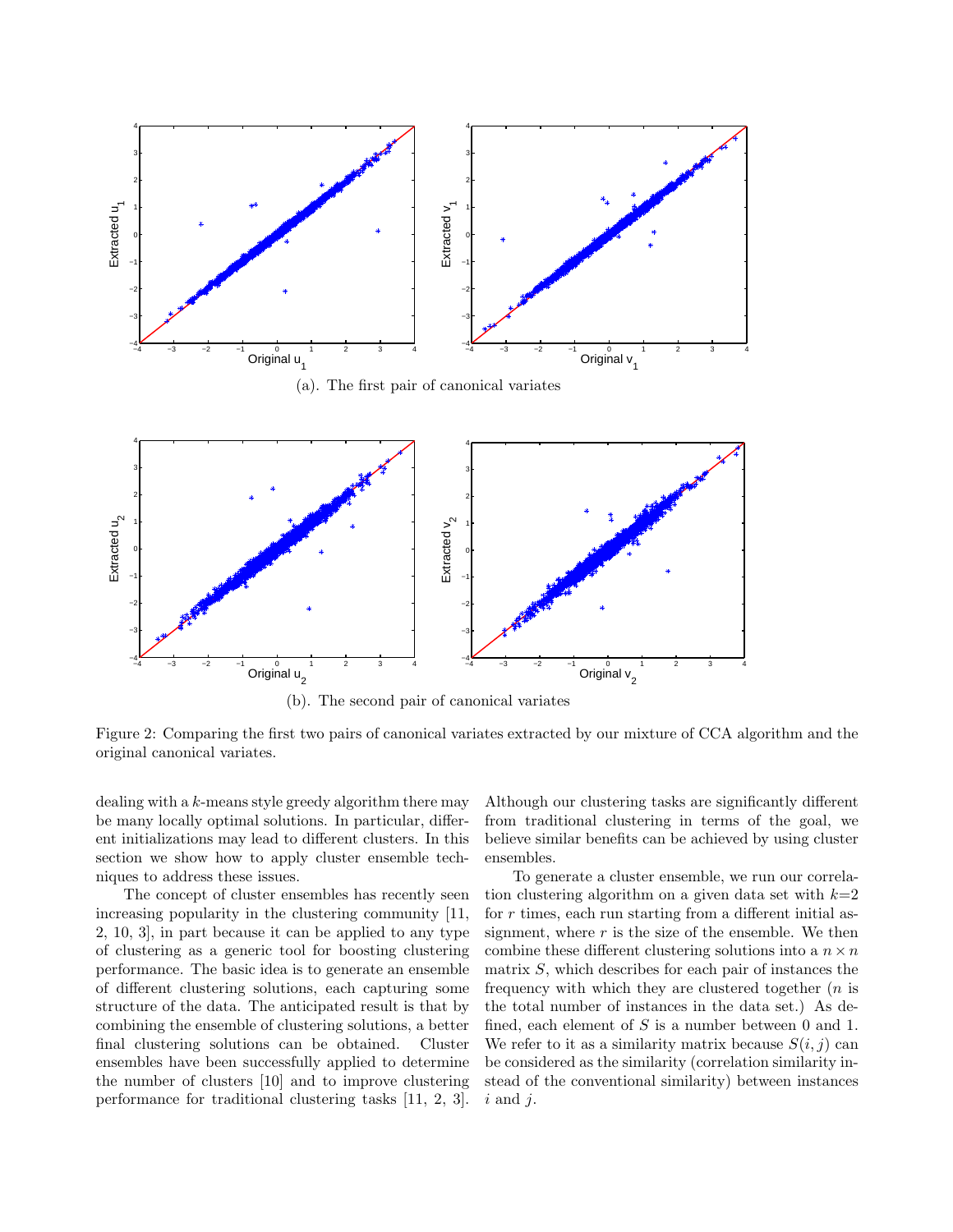After the similarity matrix is constructed, we can then visualize the matrix using a technique introduced by [10] to help determine how many clusters there are in the data. This visualization technique has two steps. First, it orders the instances such that instances that are similar to each other are arranged to be next to each other. It then maps the 0-1 range of the similarity values to a gray-scale such that 0 corresponds to white and 1 corresponds to black. The similarity matrix is then displayed as an image, in which darker areas indicate strong similarity and lighter areas indicate little to no similarity. For example, if all clustering solutions in the ensemble agree with one another perfectly, the similarity matrix  $S$  will have similarity value 1 for these pairs of instances that are from the same cluster and similarity value 0 for those from different clusters. Because the instances are ordered such that similar instances are arranged next to each other, the visualization will produce black squares along the diagonal of the image. For a detailed description of the visualization technique, please refer to [10].

To demonstrate the effect of cluster ensembles on our correlation clustering, we generate three artificial data sets using the same procedure as described in Section 3.2. These three data sets contain one, two, and three correlation clusters respectively. We apply our correlation clustering algorithm 20 times with different initializations and construct a similarity matrix for each data set. In Figure 3 we show the images of the resulting similarity matrices for these three data sets and make following observations.

- For the one-cluster data set, shown in Figure 3 (a), the produced similarity matrix does not show any clear clustering pattern. This is because our correlation clustering algorithm splits the data randomly in each run—by combining the random runs through the similarity matrix, we can easily reach the conclusion that the given data set contains only one correlation cluster.
- For the two-cluster data set, shown in Figure 3 (b), First, we see two dark squares along the diagonal, indicating there are two correlation clusters in the data. This shows that, as we expect, the similarity matrix constructed via cluster ensembles reveal information about the true number of clusters in the data.

In addition to the two dark diagonal squares, we also see small gray areas in the image, indicating that some of the clustering solutions in the ensemble disagree with each other on some instances. This is because different initializations sometimes lead to different local optimal solutions. Further, we argue that these different solutions sometimes make different mistakes—combining them can potentially correct some of the mistakes and produce a better solution.<sup>5</sup> Indeed, our experiments show that, for this particular two-cluster data set, applying the average-link agglomerative clustering to the resulting similarity matrix reduces the clustering error rate from 2.0% (the average error rate of the 20 clustering runs) to  $1.1\%$ . In this case, cluster ensembles corrected for the local optima problem of our correlation clustering algorithm. Cluster ensembles have been shown to boost the clustering performance for traditional clustering tasks, here we confirm that correlation clustering can also benefit from cluster ensembles.

• For the last data set, shown in Figure 3 (c), we see three dark squares along the diagonal, indicating that there are three correlation clusters in the data.

Comparing to the two-cluster case, we see significantly larger areas of gray. In this case, our correlation clustering algorithm was asked to partition the data into two parts although the data actually contains three clusters. Therefore, it is not surprising that many of the clustering solutions don't agree with each other because they may split or merge clusters in many different ways when different initializations are used, resulting in much larger chance for disagreement. However, this does not stop us from finding the correct number of clusters from the similarity matrix. Indeed, by combining multiple solutions, these random splits and merges tend to cancel out each other and the true structure of the data emerges.

With the help of the similarity matrix, now we know there are three clusters in the last data set. We then constructed another cluster ensemble for this data set, but this time we set  $k=3$  for each clustering run. The resulting similarity matrix  $S'$  is shown in Figure 3 (d). In this case, the average error rate achieved by the individual clustering solutions in the ensemble is 7.5% and the average-link agglomerative clustering algorithm applied on  $S'$  reduces the error rate to 6.8%.

To conclude, cluster ensembles help to achieve two goals. First, they provide information about the true structure of the data. Second, they help improve clustering performance of our correlation clustering algorithm.

<sup>&</sup>lt;sup>5</sup>It should be noted that if the different solutions make the same mistakes, these mistakes will not be corrected by using cluster ensembles.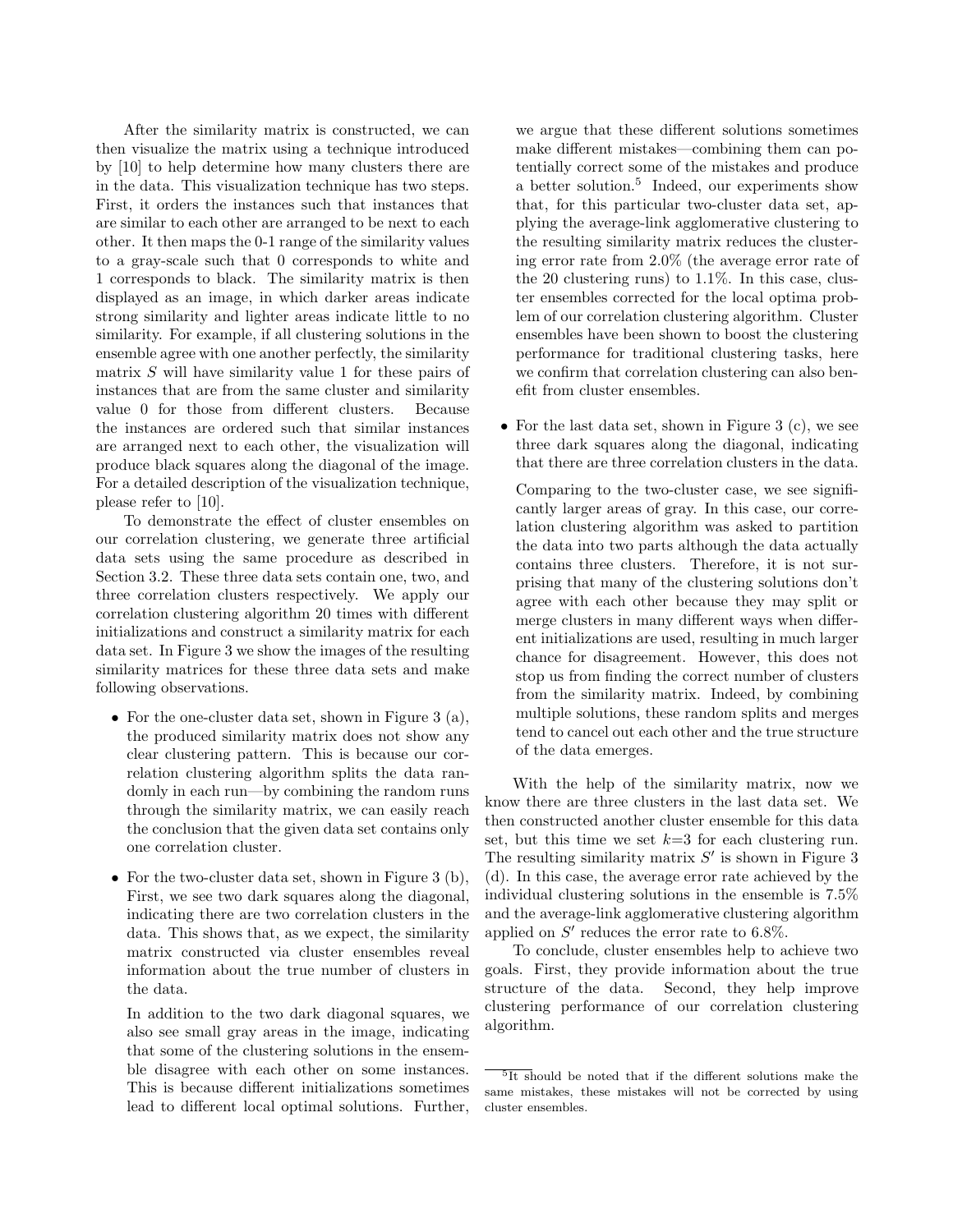

Figure 3: Visualization of similarity matrices: (a). S for the one-cluster data set; (b). S for the two-cluster data set; (c). S for the three-cluster data set, and (d). S' for the three-cluster data set

#### 5 Experiments on Earth Science Data Sets

We have demonstrated on artificial data sets that our correlation algorithm is capable of finding locally linear correlation patterns in the data. In this section, we apply our techniques to Earth science data sets. The task is to investigate the relationship between the variability in precipitation and the dynamics of vegetation. Below, we briefly introduce the data sets and then compare our technique to traditional CCA.

In this study, the standardized precipitation index (SPI) is used to describe the precipitation domain and the normalized difference vegetation index (NDVI) is used to describe the vegetation domain [9]. The data for both domains are collected and aligned at monthly time intervals from July 1981 to October 2000 (232 months). Our analysis is performed at continental level for the continents of North America, South America, Australia and Africa. For each of these continents, we form a data set whose instances correspond to time points. For a particular continent, the feature vector  $\vec{x}$  records the SPI value at each grid location of that continent, thus the dimension of  $\vec{x}$  equals the number of grid locations of that continent. Similarly,  $\vec{y}$  records the NDVI values. Note that the dimensions of  $\vec{x}$  and  $\vec{y}$  are not equal because different grid resolutions are used to collect the data. The effect of applying our technique to the data is to cluster the data points in time. This is motivated by the hypothesis that during different time periods the relationship between vegetation and precipitation may vary.

For our application, a standard way to visualize CCA results is to use colored map. In particular, to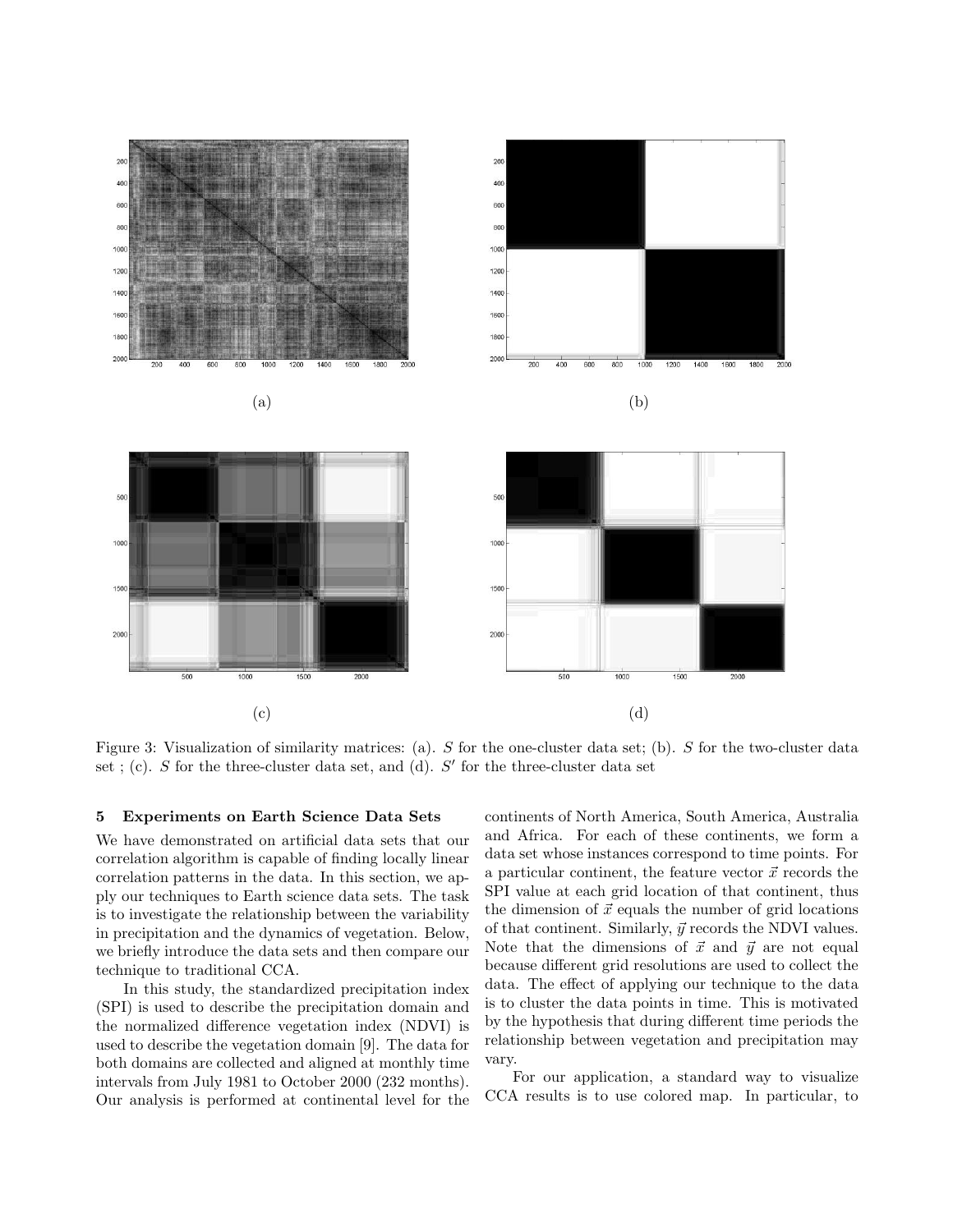

Figure 4: The results of conventional CCA and Mixture of CCA (MCCA) for Africa. Top panel shows the NDVI and SPI canonical variates (time series). Middle and bottom panel show the NDVI and SPI maps.

analyze a pair of canonical variates, which are in this case a pair of correlated time series, one for SPI and one for NDVI. We produce one map for SPI and one map for NDVI. For example, to produce a map for SPI, we take the correlation between the time series of the SPI canonical variate and the SPI time series of each grid point, generating a value between −1 (negative correlation) and 1 (positive correlation) for each grid point. We then display these values on the map via color coding. Areas of red (blue) color are positively (negatively) correlated with the SPI canonical variate. Considered together, the NDVI map and SPI map identify regions where SPI correlates with NDVI. Since our technique produces local CCA models, we can visualize each cluster using the same technique. Note that an exact geophysical interpretation of the produced maps is beyond the scope of this paper. To do so, familiarity with the geoscience terminologies and concepts is required from our audience. Instead, we will present the maps produced by traditional CCA and the maps produced by our technique, as well as plots of the time series of the SPI and NDVI canonical variates. Finally, a high level interpretation of the results is provided by our domain expert. For brevity, the rest of our discussion will focus on the continent of Africa, which is a representative example where our method finds patterns of interest that were not discovered by traditional CCA.

We apply our technique to the data set of Africa by setting  $k=2$  and constructing a cluster ensemble of